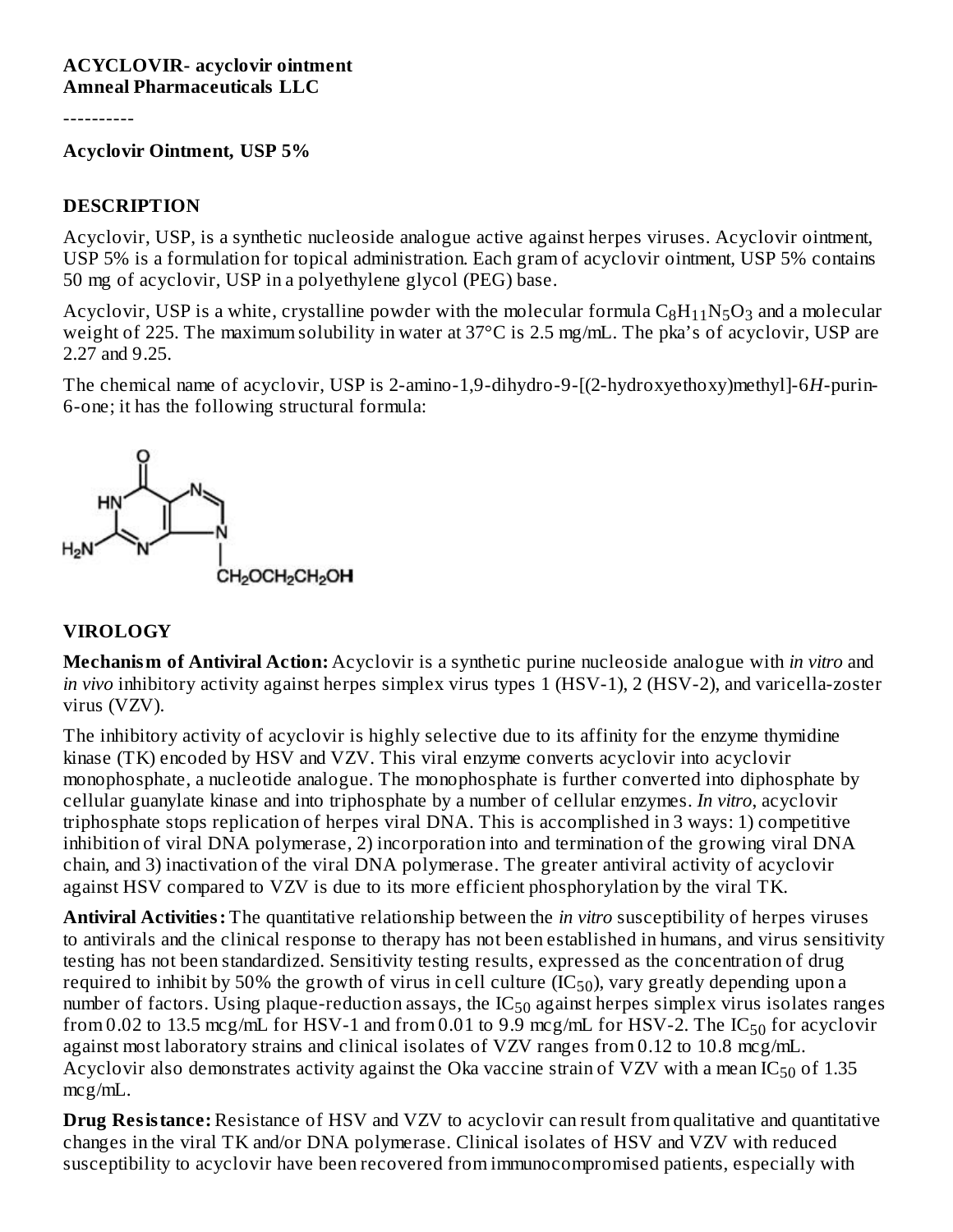advanced HIV infection. While most of the acyclovir-resistant mutants isolated thus far from immunocompromised patients have been found to be TK-deficient mutants, other mutants involving the viral TK gene (TK partial and TK altered) and DNA polymerase have been isolated. TK-negative mutants may cause severe disease in infants and immunocompromised adults. The possibility of viral resistance to acyclovir should be considered in patients who show poor clinical response during therapy.

#### **CLINICAL PHARMACOLOGY**

Two clinical pharmacology studies were performed with acyclovir ointment 5% in immunocompromised adults at risk of developing mucocutaneous Herpes simplex virus infections or with localized varicella-zoster infections. These studies were designed to evaluate the dermal tolerance, systemic toxicity, and percutaneous absorption of acyclovir.

In 1 of these studies, which included 16 inpatients, the complete ointment or its vehicle were randomly administered in a dose of 1-cm strips (25 mg acyclovir) 4 times a day for 7 days to an intact skin surface area of 4.5 square inches. No local intolerance, systemic toxicity, or contact dermatitis were observed. In addition, no drug was detected in blood and urine by radioimmunoassay (sensitivity, 0.01 mcg/mL).

The other study included 11 patients with localized varicella-zoster infections. In this uncontrolled study, acyclovir was detected in the blood of 9 patients and in the urine of all patients tested. Acyclovir levels in plasma ranged from <0.01 to 0.28 mcg/mL in 8 patients with normal renal function, and from <0.01 to 0.78 mcg/mL in 1 patient with impaired renal function. Acyclovir excreted in the urine ranged from <0.02% to 9.4% of the daily dose. Therefore, systemic absorption of acyclovir after topical application is minimal.

#### *Clinical Trials*

In clinical trials of initial genital herpes infections, acyclovir ointment 5% has shown a decrease in healing time and, in some cases, a decrease in duration of viral shedding and duration of pain. In studies in immunocompromised patients mainly with herpes labialis, there was a decrease in duration of viral shedding and a slight decrease in duration of pain.

In studies of recurrent genital herpes and of herpes labialis in nonimmunocompromised patients, there was no evidence of clinical benefit; there was some decrease in duration of viral shedding.

#### **INDICATIONS AND USAGE**

Acyclovir ointment 5% is indicated in the management of initial genital herpes and in limited non-lifethreatening mucocutaneous Herpes simplex virus infections in immunocompromised patients.

#### **CONTRAINDICATIONS**

Acyclovir ointment 5% is contraindicated in patients who develop hypersensitivity to the components of the formulation.

#### **WARNINGS**

Acyclovir ointment 5% is intended for cutaneous use only and should not be used in the eye.

#### **PRECAUTIONS**

**General:** The recommended dosage, frequency of applications, and length of treatment should not be exceeded (see DOSAGE AND ADMINISTRATION). There are no data to support the use of acyclovir ointment 5% to prevent transmission of infection to other persons or prevent recurrent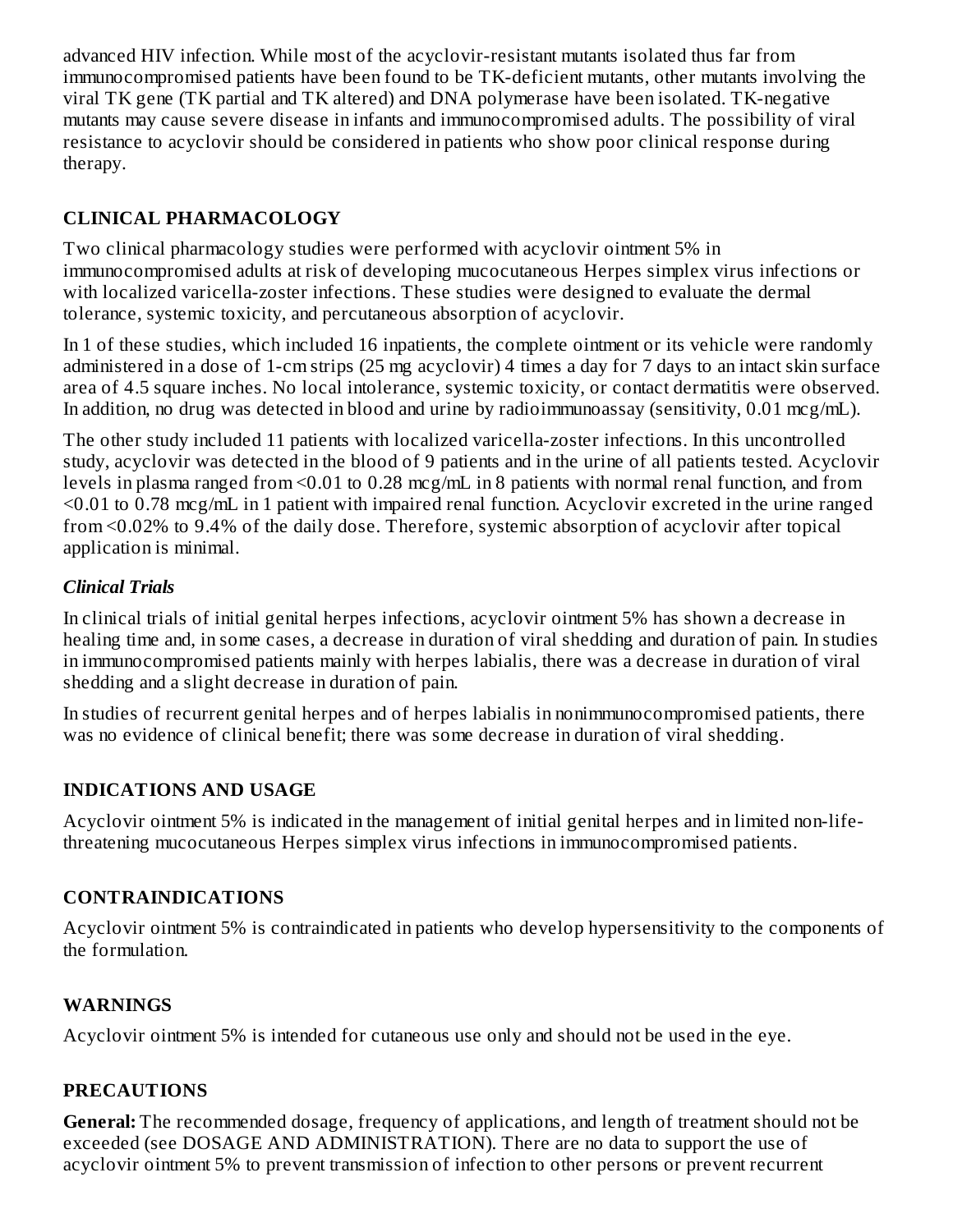infections when applied in the absence of signs and symptoms. Acyclovir ointment 5% should not be used for the prevention of recurrent HSV infections. Although clinically significant viral resistance associated with the use of acyclovir ointment 5% has not been observed, this possibility exists.

**Drug Interactions:** Clinical experience has identified no interactions resulting from topical or systemic administration of other drugs concomitantly with acyclovir ointment 5%.

**Carcinogenesis, Mutagenesis, Impairment of Fertility:** Systemic exposure following topical administration of acyclovir is minimal. Dermal carcinogenicity studies were not conducted. Results from the studies of carcinogenesis, mutagenesis, and fertility are not included in the full prescribing information for acyclovir ointment 5% due to the minimal exposures of acyclovir that result from dermal application. Information on these studies is available in the full prescribing information for acyclovir capsules, tablets, and suspension and acyclovir for injection.

**Pregnancy:** *Teratogenic Effects:* Pregnancy Category B. Acyclovir was not teratogenic in the mouse, rabbit, or rat at exposures greatly in excess of human exposure. There are no adequate and wellcontrolled studies of systemic acyclovir in pregnant women. A prospective epidemiologic registry of acyclovir use during pregnancy was established in 1984 and completed in April 1999. There were 749 pregnancies followed in women exposed to systemic acyclovir during the first trimester of pregnancy resulting in 756 outcomes. The occurrence rate of birth defects approximates that found in the general population. However, the small size of the registry is insufficient to evaluate the risk for less common defects or to permit reliable or definitive conclusions regarding the safety of acyclovir in pregnant women and their developing fetuses. Systemic acyclovir should be used during pregnancy only if the potential benefit justifies the potential risk to the fetus.

**Nursing Mothers:** It is not known whether topically applied acyclovir is excreted in breast milk. Systemic exposure following topical administration is minimal. After oral administration of acyclovir, acyclovir concentrations have been documented in breast milk in 2 women and ranged from 0.6 to 4.1 times the corresponding plasma levels. These concentrations would potentially expose the nursing infant to a dose of acyclovir up to 0.3 mg/kg per day. Nursing mothers who have active herpetic lesions near or on the breast should avoid nursing.

**Geriatric Us e:** Clinical studies of acyclovir ointment 5% did not include sufficient numbers of subjects aged 65 and over to determine whether they respond differently from younger subjects. Other reported clinical experience has not identified differences in responses between the elderly and younger patients. Systemic absorption of acyclovir after topical administration is minimal (see CLINICAL PHARMACOLOGY).

**Pediatric Use:** Safety and effectiveness in pediatric patients have not been established.

#### **ADVERSE REACTIONS**

In the controlled clinical trials, mild pain (including transient burning and stinging) was reported by about 30% of patients in both the active and placebo arms; treatment was discontinued in 2 of these patients. Local pruritus occurred in 4% of these patients. In all studies, there was no significant difference between the drug and placebo group in the rate or type of reported adverse reactions nor were there any differences in abnormal clinical laboratory findings.

**Obs erved During Clinical Practice:** Based on clinical practice experience in patients treated with acyclovir ointment 5% in the US, spontaneously reported adverse events are uncommon. Data are insufficient to support an estimate of their incidence or to establish causation. These events may also occur as part of the underlying disease process. Voluntary reports of adverse events that have been received since market introduction include:

*General:* Edema and/or pain at the application site.

*Skin:* Pruritus, rash.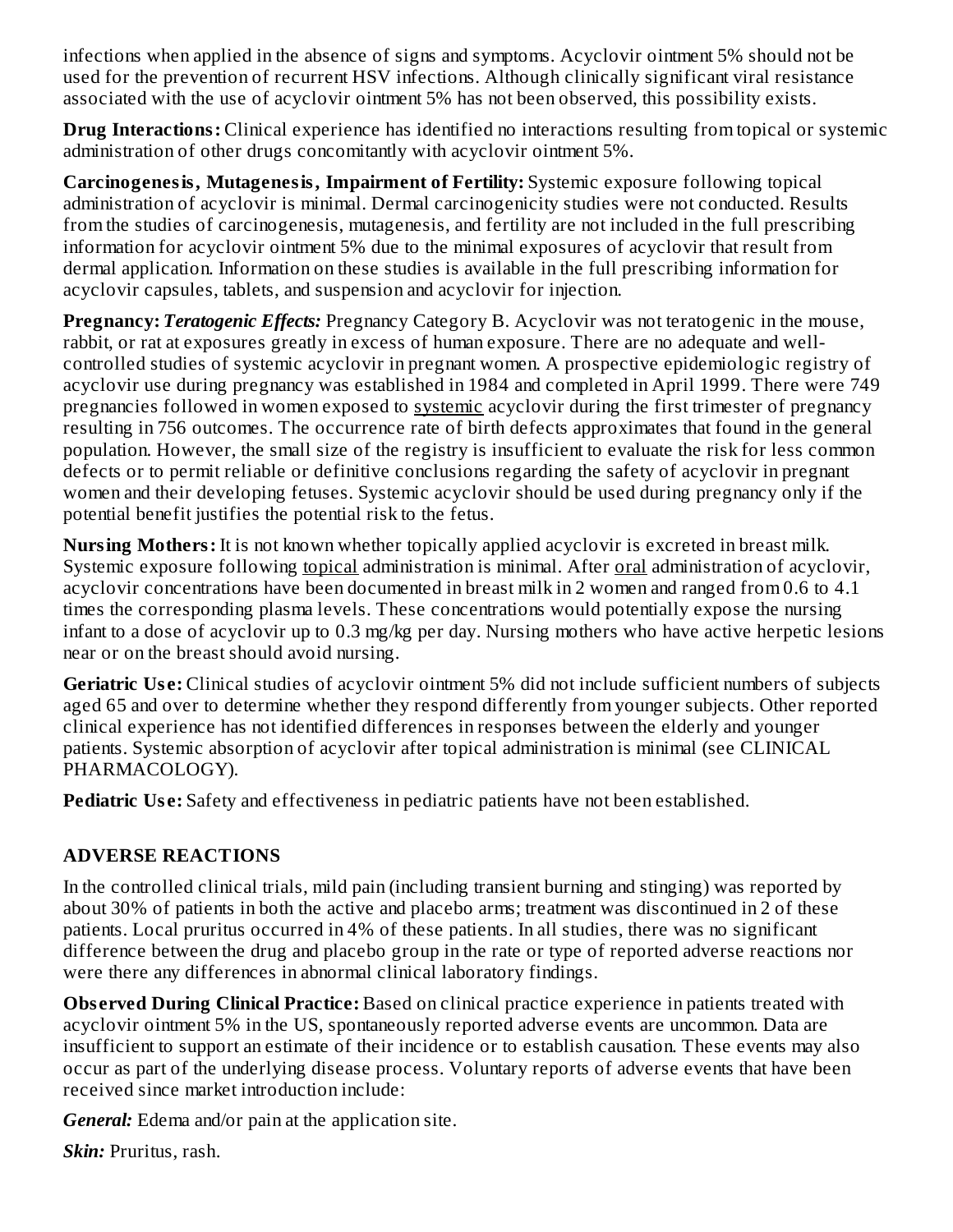#### **OVERDOSAGE**

Overdosage by topical application of acyclovir ointment 5% is unlikely because of limited transcutaneous absorption (see CLINICAL PHARMACOLOGY).

#### **DOSAGE AND ADMINISTRATION**

Apply sufficient quantity to adequately cover all lesions every 3 hours, 6 times per day for 7 days. The dose size per application will vary depending upon the total lesion area but should approximate a onehalf inch ribbon of ointment per 4 square inches of surface area. A finger cot or rubber glove should be used when applying acyclovir ointment 5% to prevent autoinoculation of other body sites and transmission of infection to other persons. **Therapy should be initiated as early as possible following ons et of signs and symptoms.**

#### **HOW SUPPLIED**

Acyclovir Ointment, USP 5% is supplied as a white color ointment. Each gram of acyclovir ointment, USP 5% contains **50 mg** acyclovir, USP in a polyethylene glycol base.

It is supplied as follows:

15-g tubes (NDC 65162-835-94)

30-g tubes (NDC 65162-835-96)

Store at 20° to 25°C (68° to 77°F) [see USP Controlled Room Temperature]. Store in a dry place.

Distributed by: **Amneal Pharmaceuticals** Bridgewater, NJ 08807 Rev. 02-2016-01

#### **PACKAGE LABEL.PRINCIPAL DISPLAY PANEL**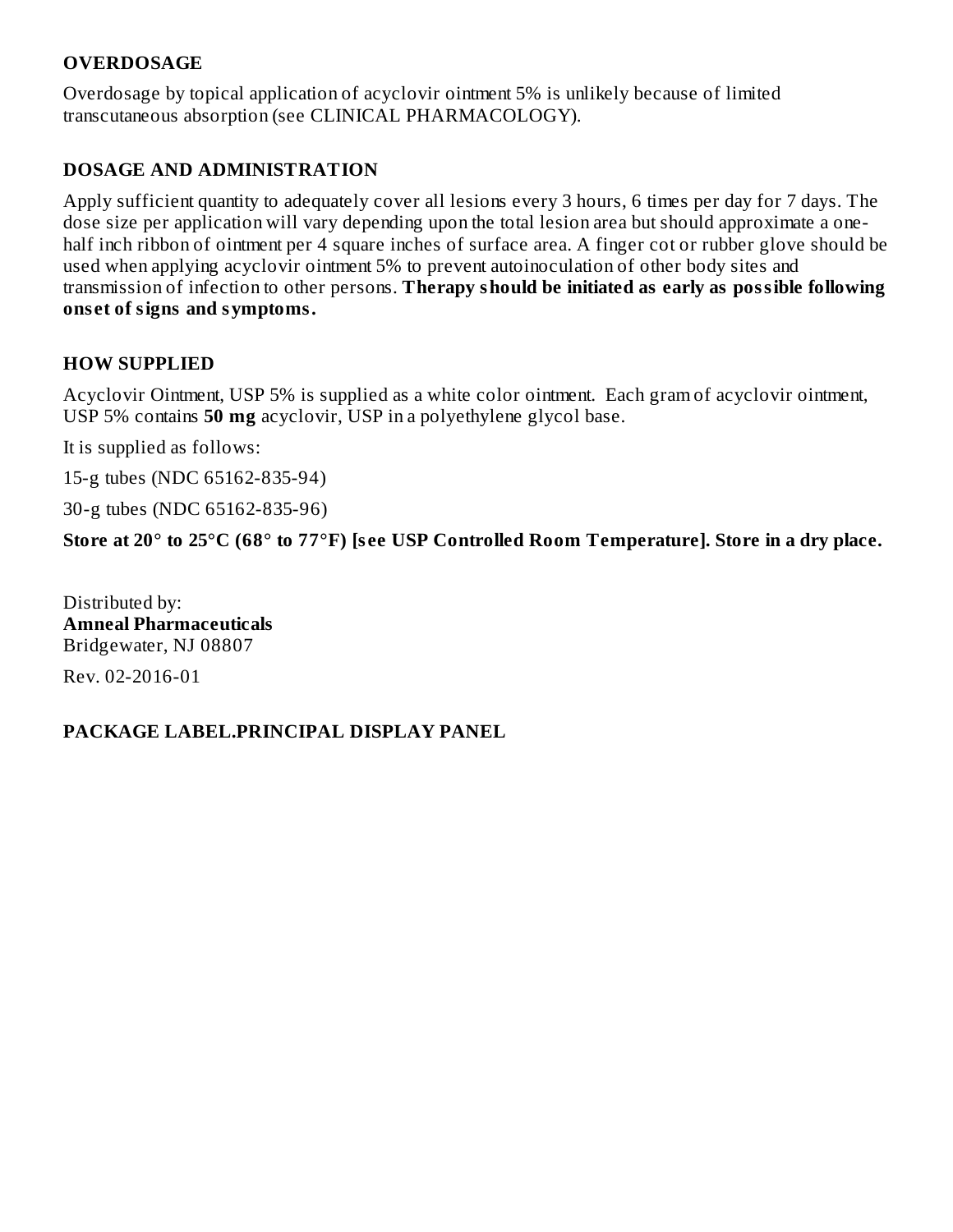

#### **PACKAGE LABEL.PRINCIPAL DISPLAY PANEL**

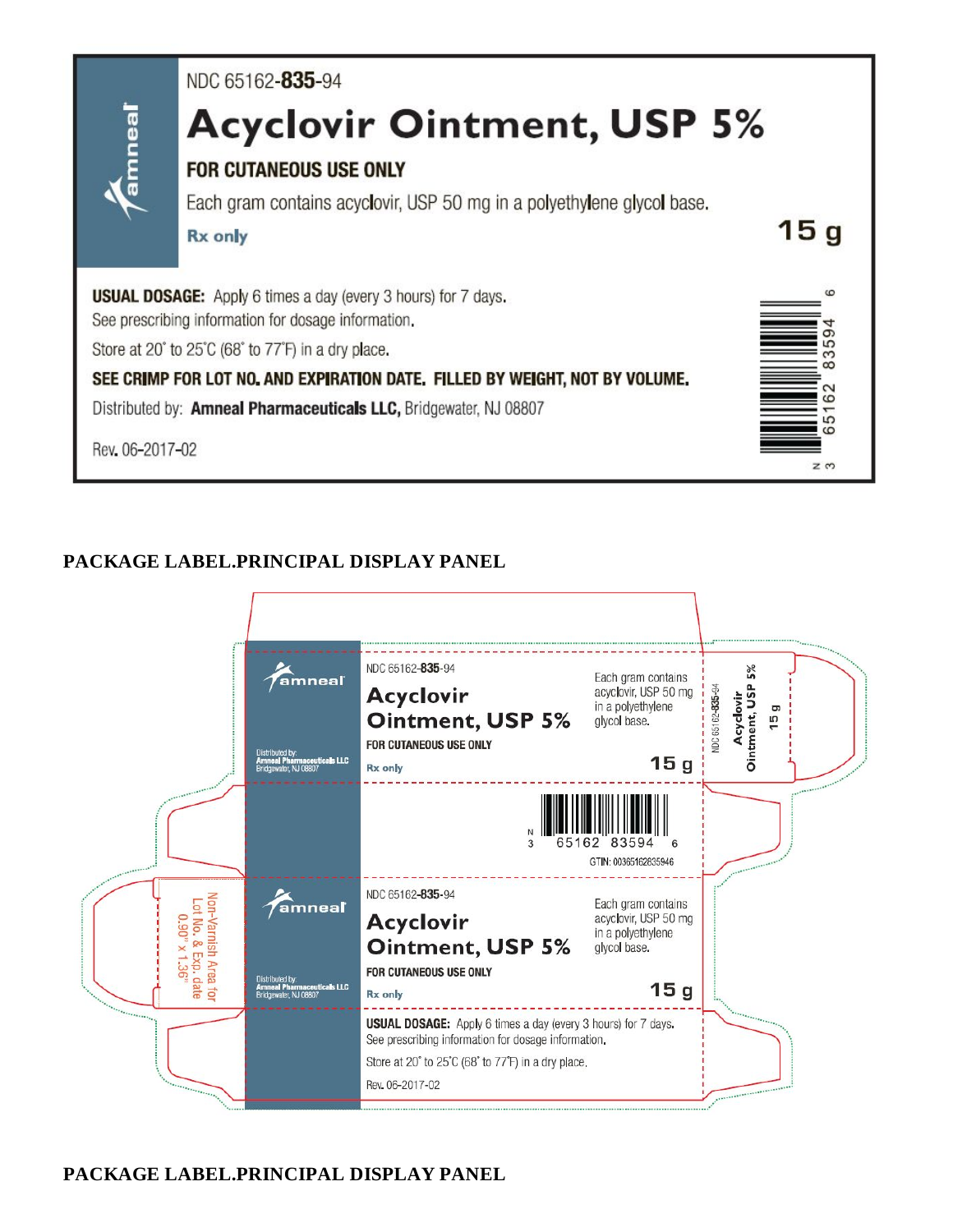### NDC 65162-835-96

# **Acyclovir Ointment, USP 5%**

## **FOR CUTANEOUS USE ONLY**

Each gram contains acyclovir, USP 50 mg in a polyethylene glycol base.

**Rx** only

 $30<sub>g</sub>$ 



Rev. 06-2017-02

amnea

#### **PACKAGE LABEL.PRINCIPAL DISPLAY PANEL**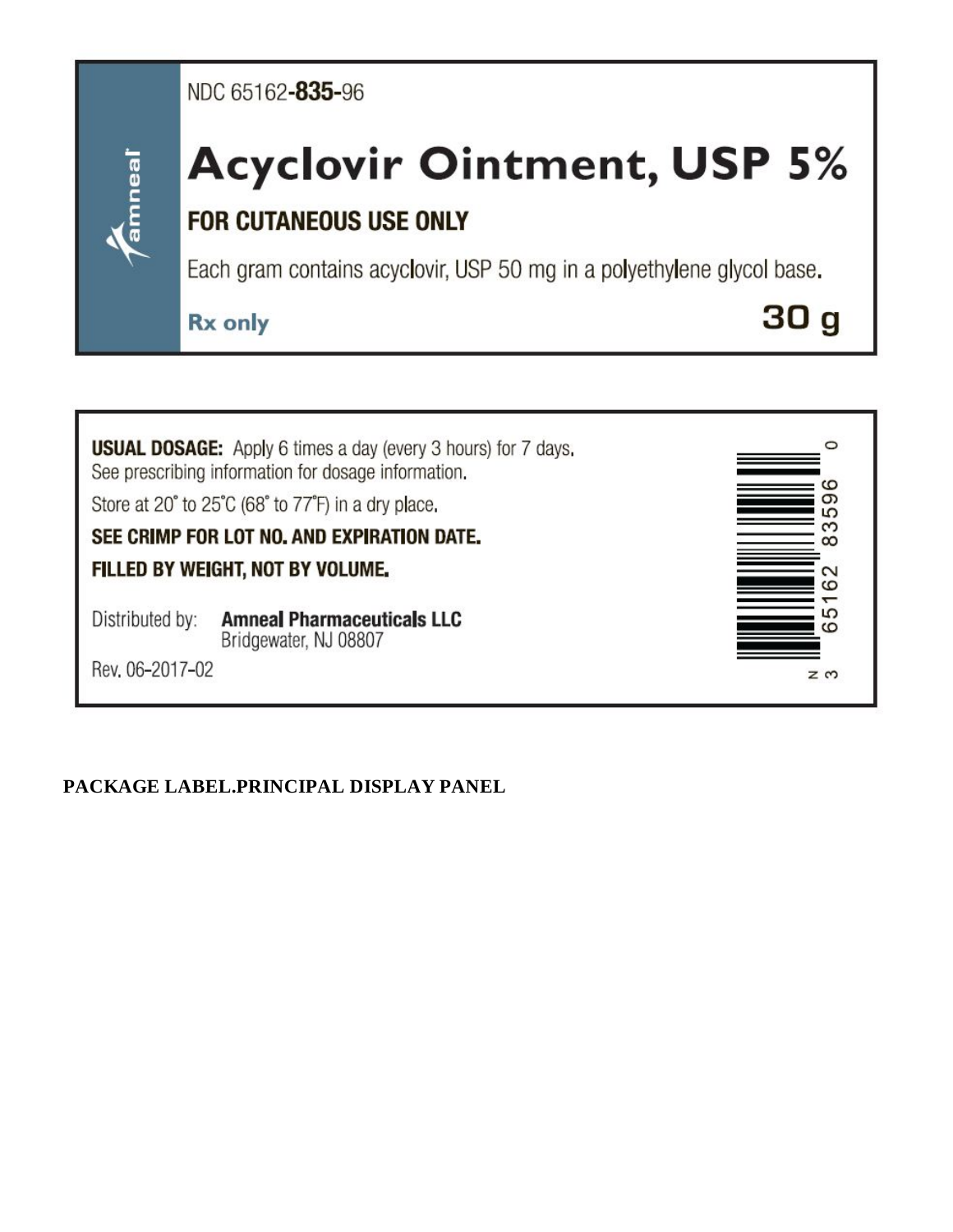

| <b>ACYCLOVIR</b><br>acyclovir ointment                                         |                         |                     |                    |  |  |               |  |  |
|--------------------------------------------------------------------------------|-------------------------|---------------------|--------------------|--|--|---------------|--|--|
|                                                                                |                         |                     |                    |  |  |               |  |  |
| <b>Product Information</b>                                                     |                         |                     |                    |  |  |               |  |  |
| Product Type                                                                   | HUMAN PRESCRIPTION DRUG |                     | Item Code (Source) |  |  | NDC:65162-835 |  |  |
| <b>Route of Administration</b>                                                 | <b>TOPICAL</b>          |                     |                    |  |  |               |  |  |
|                                                                                |                         |                     |                    |  |  |               |  |  |
|                                                                                |                         |                     |                    |  |  |               |  |  |
| <b>Active Ingredient/Active Moiety</b>                                         |                         |                     |                    |  |  |               |  |  |
| <b>Ingredient Name</b><br><b>Basis of Strength</b>                             |                         |                     |                    |  |  | Strength      |  |  |
| ACYCLOVIR (UNII: X4HES1O11F) (ACYCLOVIR - UNII:X4HES1O11F)<br><b>ACYCLOVIR</b> |                         |                     |                    |  |  | 50 mg in $1g$ |  |  |
|                                                                                |                         |                     |                    |  |  |               |  |  |
| <b>Inactive Ingredients</b>                                                    |                         |                     |                    |  |  |               |  |  |
| <b>Ingredient Name</b>                                                         |                         |                     |                    |  |  | Strength      |  |  |
| POLYETHYLENE GLYCOL, UNSPECIFIED (UNII: 3WJQ0SDW1A)                            |                         |                     |                    |  |  |               |  |  |
|                                                                                |                         |                     |                    |  |  |               |  |  |
| <b>Product Characteristics</b>                                                 |                         |                     |                    |  |  |               |  |  |
| Color                                                                          | <b>WHITE</b>            | <b>Score</b>        |                    |  |  |               |  |  |
| <b>Shape</b>                                                                   |                         | <b>Size</b>         |                    |  |  |               |  |  |
| Flavor                                                                         |                         | <b>Imprint Code</b> |                    |  |  |               |  |  |
| <b>Contains</b>                                                                |                         |                     |                    |  |  |               |  |  |